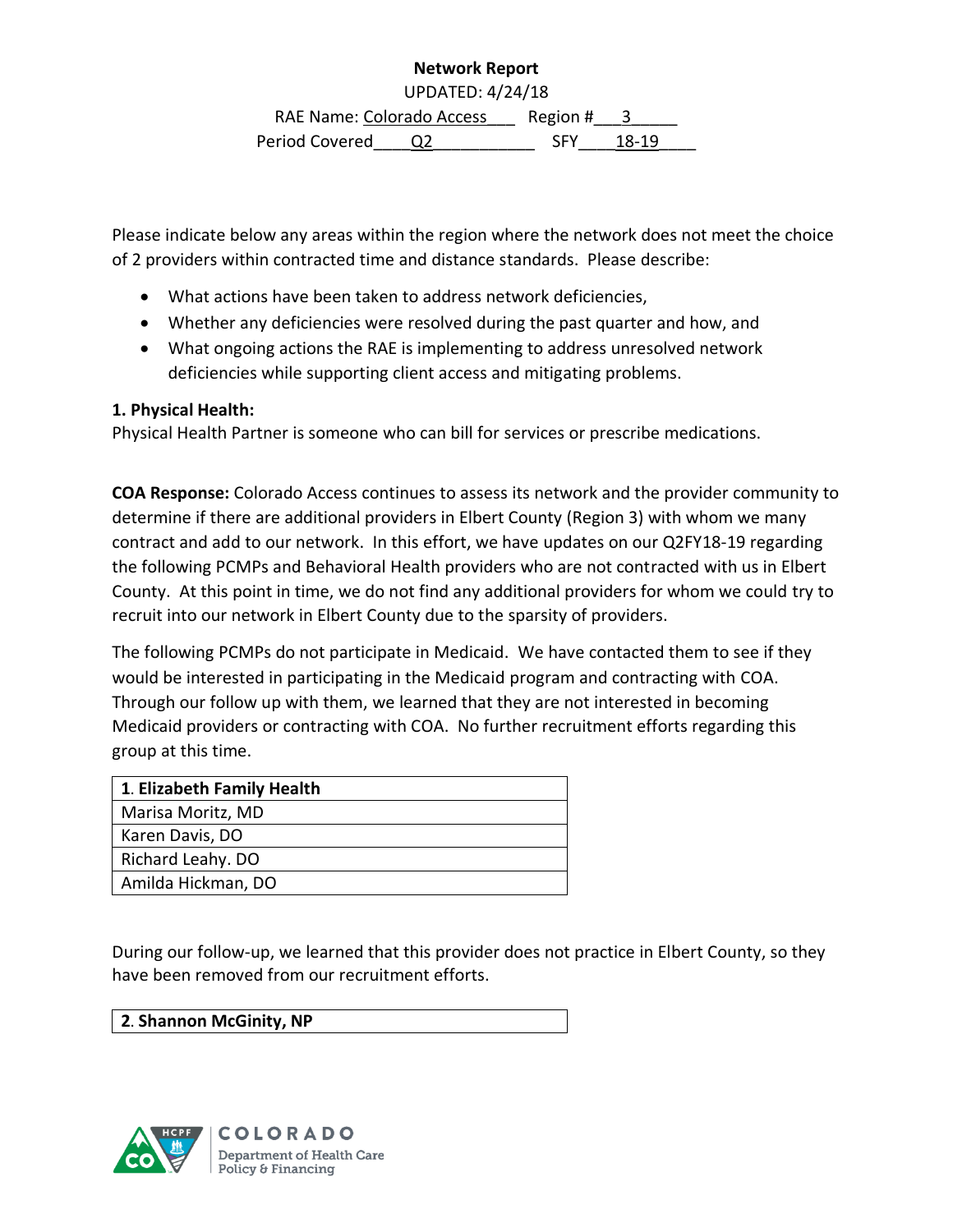UPDATED: 3/29/18

SFY 18-19

RAE Name: Colorado Access Region # 3 Period Covered Q2

# **2. Behavioral Health**

Licensed Behavioral Clinician means a provider who is clinical social worker licensed pursuant to CRS 12-43-404, marriage and family therapist licensed pursuant to CRS 12-43-504, professional counselor licensed pursuant to CRS 12-43-603, addiction counselor licensed pursuant to CRS 12- 43-804, or psychologist (Psy.D/Ph.D) licensed pursuant to CRS 12-43-304.

Licensed Behavioral Health Practitioner means a provider who is advanced practice nurse licensed pursuant to CRS 12-38-111.5, physician/psychiatrist licensed pursuant to CRS 12-36- 101, or physician assistant license pursuant to CRS 12-36-106.

**COA Response:** The following BH providers have been contacted to see if they would be interested in participating in the Medicaid program and contracting with COA. Two of the providers do no participate in Medicaid and are not interested in contracting with COA. There are two providers who we have followed up with, but as of this report, have not responded to our outreach. We will continue to follow-up with them.

| <b>Provider</b>                       | <b>Status</b>                                                                                                                                                         | Follow-up                            |
|---------------------------------------|-----------------------------------------------------------------------------------------------------------------------------------------------------------------------|--------------------------------------|
| Theresa London, LPC                   | 10/24/18 COA Application sent. Does not<br>have an org NPI and her group is not<br>validated. 1/3/19 emailed her about the<br>status of her group NPI and validation. | Yes                                  |
| David Durtschi, LPC                   | Does not see Medicaid, and not interested.                                                                                                                            | No-remove from<br>recruiting efforts |
| Cheryl Prevot, LCSW                   | 1/14/19 left VM                                                                                                                                                       | Yes                                  |
| Heather Reck, LPC                     | Is not validated. 10/17/19 left VM. 1/18/19<br>left VM, email                                                                                                         | Yes                                  |
| Sara Van Anrooy, MD<br>(psychiatrist) | Does not accept insurance                                                                                                                                             | No-remove from<br>recruiting efforts |

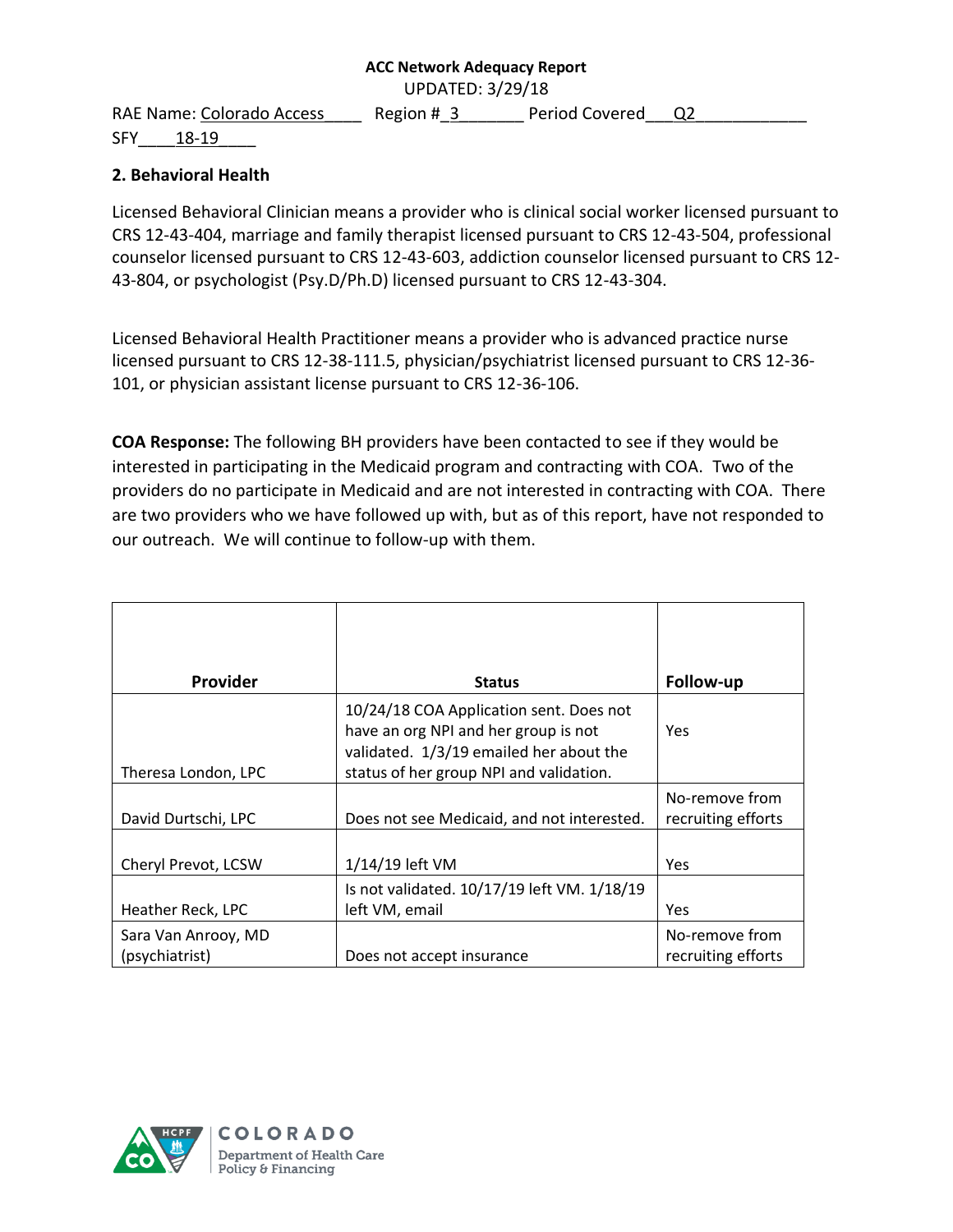## **ACC Network Adequacy Report**  UPDATED: 3/29/18 RAE Name: Colorado Access Region # 3 Period Covered Q2 SFY 18-19

#### **1. Please complete the tables for all of the providers in your network.**

NOTE: For the Physical Health Provider Type, please enter either: Adult Primary Care, Family Medicine, Pediatric Primary Care, OB/GYN, CMHC, or Other.

| PHYSICAL HEALTH               |        |                      |                                   |                            |                            |                                        |                               |                                 |
|-------------------------------|--------|----------------------|-----------------------------------|----------------------------|----------------------------|----------------------------------------|-------------------------------|---------------------------------|
| <b>Network</b><br>Provider    | County | <b>Provider Type</b> | Number of<br><b>Practitioners</b> | <b>New Provider</b>        | Left the<br><b>Network</b> | <b>Accepting New</b><br><b>Clients</b> | Provides after-<br>hours care | <b>Single Case</b><br>Agreement |
| (Practice sites)              |        |                      |                                   |                            |                            |                                        |                               |                                 |
| - list the<br>billing ID here |        |                      |                                   |                            |                            |                                        |                               |                                 |
|                               |        |                      |                                   | Please Check if applicable |                            |                                        |                               |                                 |
|                               |        |                      |                                   |                            |                            |                                        |                               |                                 |
|                               |        |                      |                                   |                            |                            |                                        |                               |                                 |
|                               |        |                      |                                   |                            |                            |                                        |                               |                                 |
|                               |        |                      |                                   |                            |                            |                                        |                               |                                 |
|                               |        |                      |                                   |                            |                            |                                        |                               |                                 |
|                               |        |                      |                                   |                            |                            |                                        |                               |                                 |
|                               |        | Sub-Total            |                                   |                            |                            |                                        |                               |                                 |
|                               |        |                      |                                   |                            |                            |                                        |                               |                                 |
|                               |        |                      |                                   |                            |                            |                                        |                               |                                 |

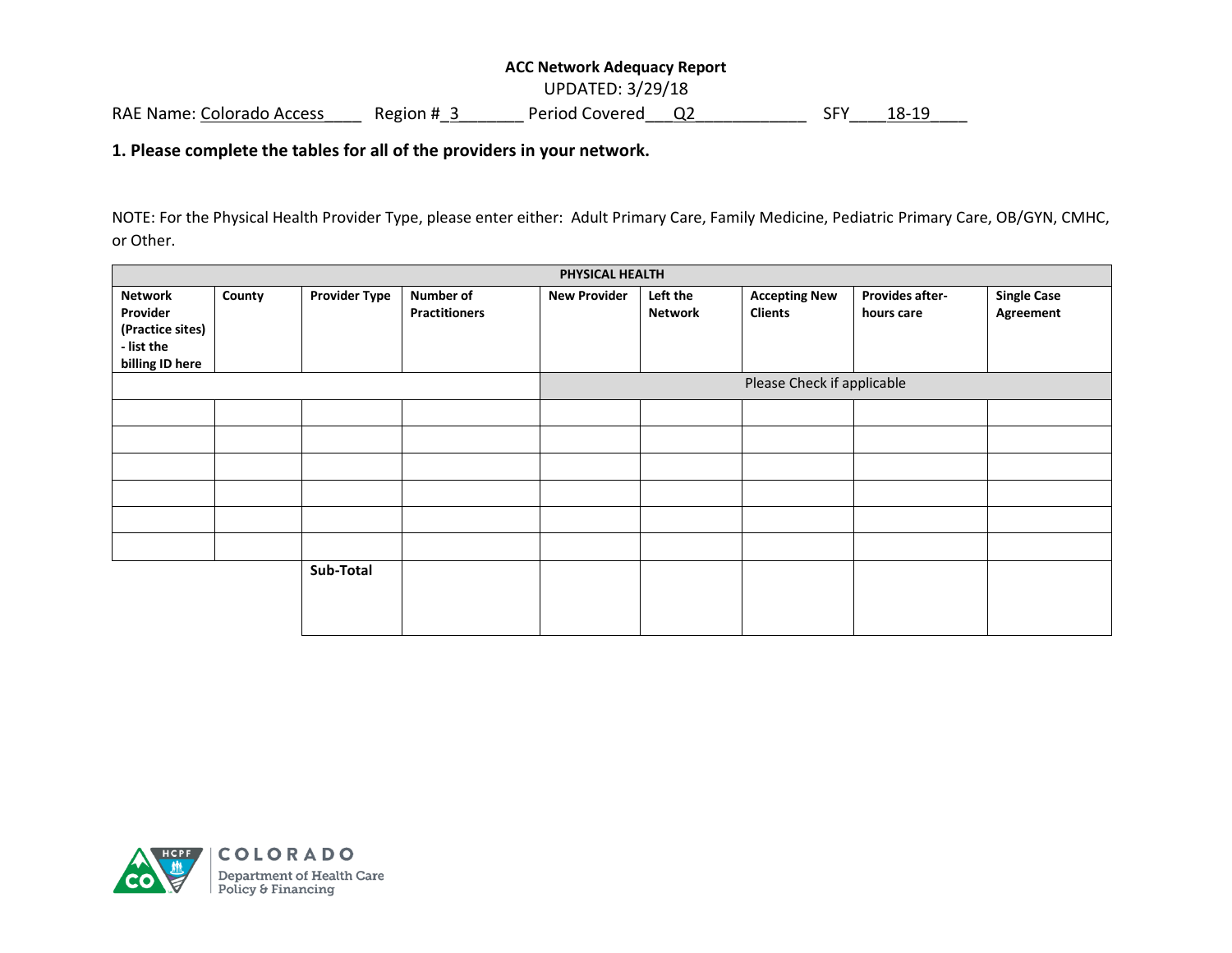UPDATED: 3/29/18

RAE Name: Colorado Access Region # 3 Period Covered Q2 SFY 18-19

NOTE: For the Behavioral Health Provider Types, please enter either: Adult Mental Health Provider, Pediatric Mental Health Provider, Substance Use Provider, Psychiatrist, Child Psychiatrist, Psychiatric Prescriber, or Other.

| <b>BEHAVIORAL HEALTH</b>                          |        |                         |                                                                                                        |                        |                            |                                        |                                        |                                 |                                       |
|---------------------------------------------------|--------|-------------------------|--------------------------------------------------------------------------------------------------------|------------------------|----------------------------|----------------------------------------|----------------------------------------|---------------------------------|---------------------------------------|
| <b>Network</b><br>Provider<br>(Practice<br>sites) | County | Provider<br><b>Type</b> | The Number of<br>Licensed<br><b>Behavioral Health</b><br><b>Practitioners and</b><br><b>Clinicians</b> | <b>New</b><br>Provider | Left the<br><b>Network</b> | <b>Accepting New</b><br><b>Clients</b> | <b>Provides</b><br>after-hours<br>care | <b>Single Case</b><br>Agreement | Located in<br><b>PCMP</b><br>Practice |
|                                                   |        |                         |                                                                                                        |                        |                            | Please Check if applicable             |                                        |                                 |                                       |
|                                                   |        |                         |                                                                                                        |                        |                            |                                        |                                        |                                 |                                       |
|                                                   |        |                         |                                                                                                        |                        |                            |                                        |                                        |                                 |                                       |
|                                                   |        |                         |                                                                                                        |                        |                            |                                        |                                        |                                 |                                       |
|                                                   |        |                         |                                                                                                        |                        |                            |                                        |                                        |                                 |                                       |
|                                                   |        |                         |                                                                                                        |                        |                            |                                        |                                        |                                 |                                       |
|                                                   |        |                         |                                                                                                        |                        |                            |                                        |                                        |                                 |                                       |
|                                                   |        | Sub-Total               |                                                                                                        |                        |                            |                                        |                                        |                                 |                                       |

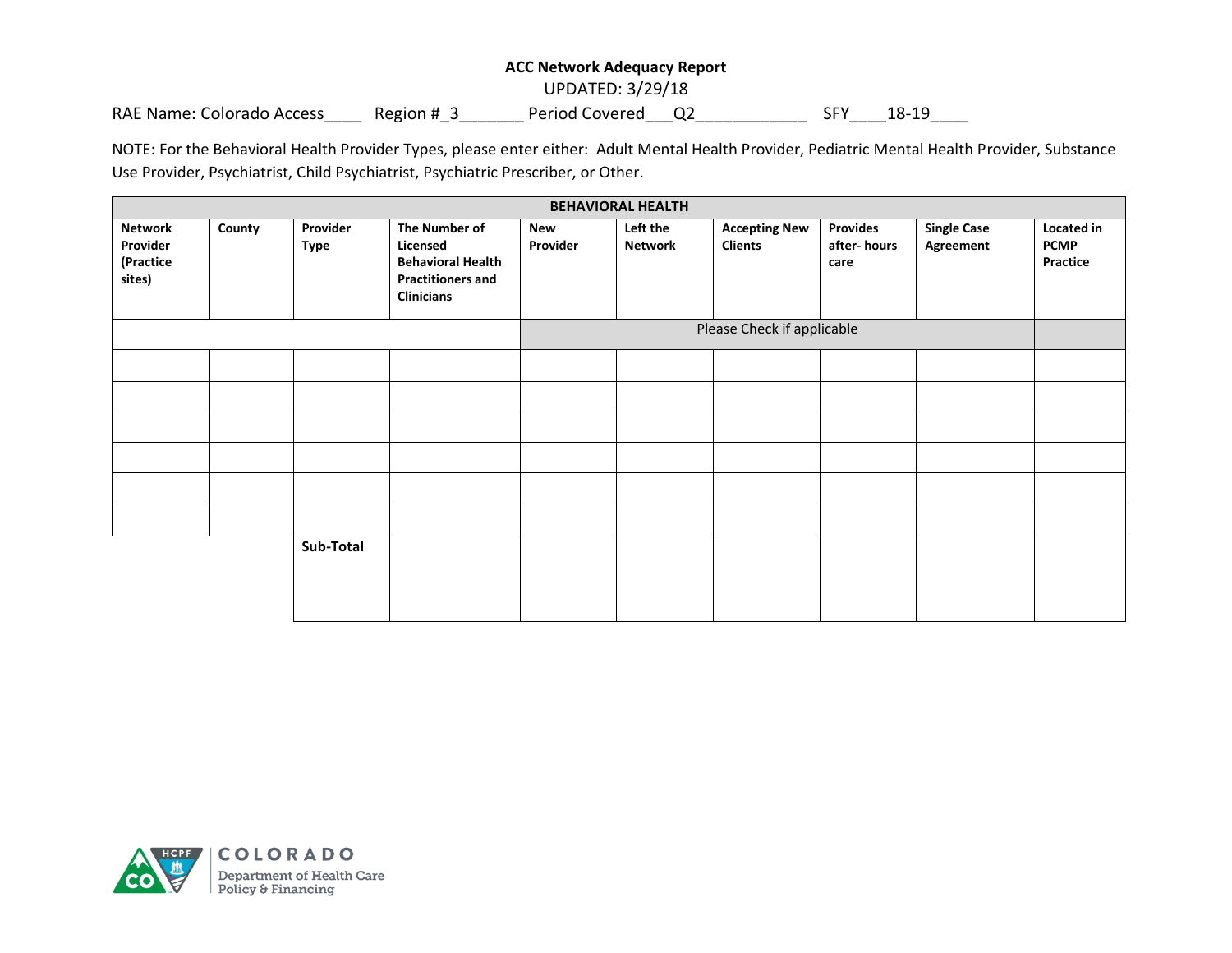UPDATED: 3/29/18

RAE Name: Colorado Access\_\_\_\_\_ Region #\_3\_\_\_\_\_\_\_\_ Period Covered\_\_\_Q2\_\_\_\_\_\_\_\_\_\_\_\_\_ SFY\_\_\_\_ 18-19

**2. Please indicate the practitioner to client ratios in each county of your region**

| PHYSICAL HEALTH |                                          |                                             |                                        |                                                   |                                                         |  |  |
|-----------------|------------------------------------------|---------------------------------------------|----------------------------------------|---------------------------------------------------|---------------------------------------------------------|--|--|
| County          | <b>Number of</b><br><b>Practitioners</b> | <b>Number of Enrolled</b><br><b>Members</b> | <b>Ratio for Adult</b><br>Practitioner | <b>Ratio for Pediatric</b><br><b>Practitioner</b> | <b>Ratio for-Mid Level</b><br><b>Adult Practitioner</b> |  |  |
| <b>Adams</b>    | 379                                      | 131,561                                     | 1:668                                  | 1:572                                             | 1:901                                                   |  |  |
| Arapahoe        | 822                                      | 118,731                                     | 1:324                                  | 1:233                                             | 1:397                                                   |  |  |
| <b>Douglas</b>  | 404                                      | 25,011                                      | 1:174                                  | 1:102                                             | 1:159                                                   |  |  |
| <b>Elbert</b>   | 3                                        | 2,474                                       | 1:2,474                                | 1:2,474                                           | 1:1,237                                                 |  |  |
|                 |                                          |                                             |                                        |                                                   |                                                         |  |  |
|                 |                                          |                                             |                                        |                                                   |                                                         |  |  |
|                 |                                          |                                             |                                        |                                                   |                                                         |  |  |
|                 |                                          |                                             |                                        |                                                   |                                                         |  |  |
|                 |                                          |                                             |                                        |                                                   |                                                         |  |  |
|                 |                                          |                                             |                                        |                                                   |                                                         |  |  |
| Sub-Total       | 1,608                                    | 277,777                                     | 1:392                                  | 1:281                                             | 1:460                                                   |  |  |